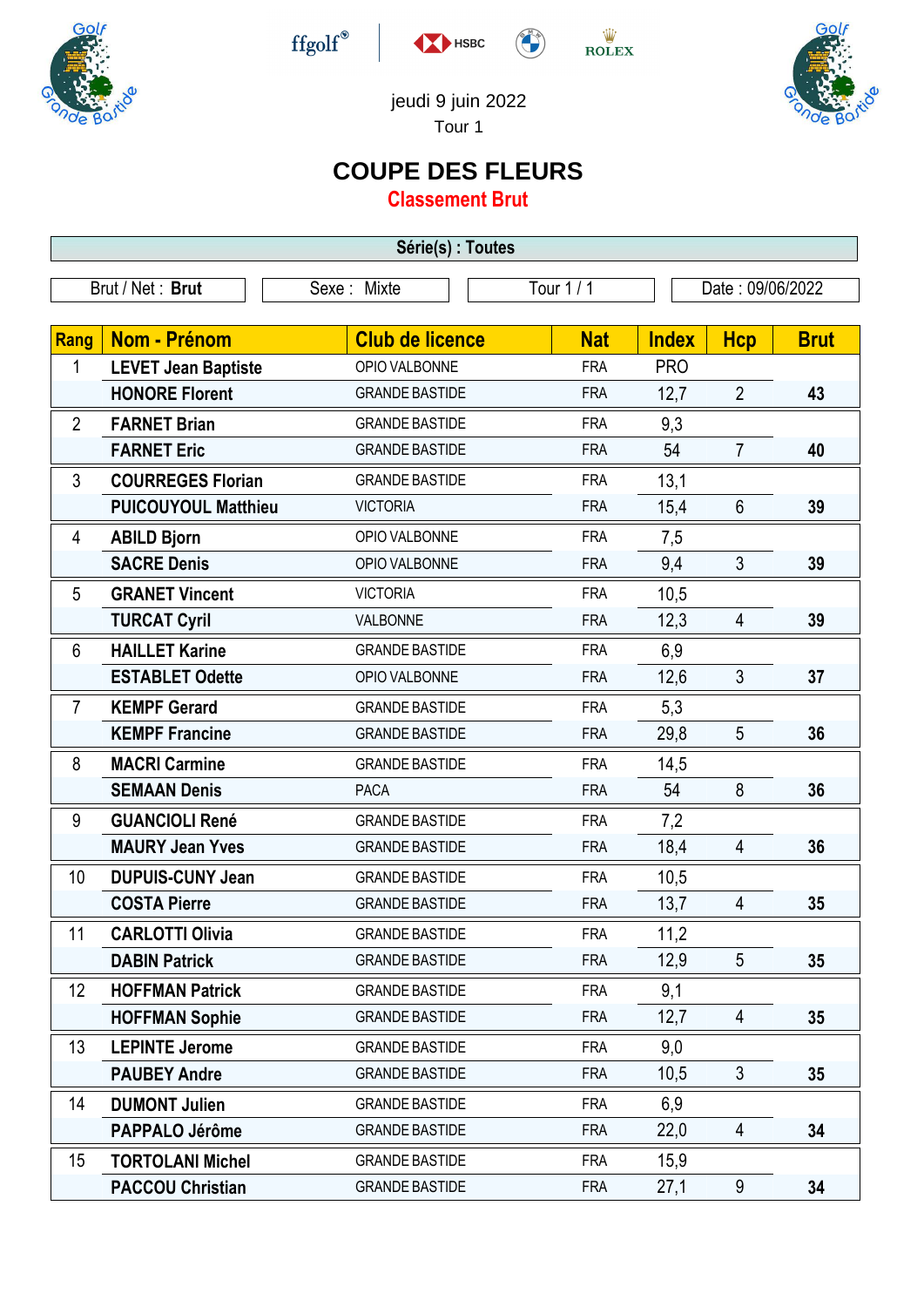| <b>Rang</b> | <b>Nom - Prénom</b>              | <b>Club de licence</b> | <b>Nat</b> | <b>Index</b> | <b>Hcp</b>      | <b>Brut</b> |
|-------------|----------------------------------|------------------------|------------|--------------|-----------------|-------------|
| 16          | <b>HEUVELINE Joel</b>            | <b>GRANDE BASTIDE</b>  | <b>FRA</b> | 10,7         |                 |             |
|             | <b>POUSSOT Aline</b>             | <b>GRANDE BASTIDE</b>  | <b>FRA</b> | 13,4         | $\overline{4}$  | 34          |
| 17          | <b>ENARD DE LYNX Thiebault</b>   | OPIO VALBONNE          | <b>FRA</b> | 11,6         |                 |             |
|             | <b>HAUERT Christian</b>          | OPIO VALBONNE          | <b>FRA</b> | 13,0         | $5\overline{)}$ | 34          |
| 18          | <b>COOPER Anthony</b>            | <b>GRANDE BASTIDE</b>  | <b>FRA</b> | 12,0         |                 |             |
|             | <b>GREARD Jean-Pierre</b>        | <b>GRANDE BASTIDE</b>  | <b>FRA</b> | 15,6         | $5\overline{)}$ | 34          |
| 19          | <b>SAGOT Patrick</b>             | OPIO VALBONNE          | <b>FRA</b> | 13,9         |                 |             |
|             | <b>SABELLA Charles</b>           | OPIO VALBONNE          | <b>FRA</b> | 16,1         | 6               | 33          |
| 20          | <b>PICARD Jean Pierre</b>        | OPIO VALBONNE          | <b>FRA</b> | 16,8         |                 |             |
|             | <b>MEDDA Noel</b>                | OPIO VALBONNE          | <b>FRA</b> | 19,5         | 8               | 33          |
| 21          | <b>NESPOLO Thomas</b>            | <b>NICE</b>            | <b>FRA</b> | 26,1         |                 |             |
|             | <b>STUNER Jeremy</b>             | <b>PACA</b>            | <b>FRA</b> | 42           | 13              | 33          |
| 22          | <b>PEDEN Patricia</b>            | <b>GRANDE BASTIDE</b>  | <b>FRA</b> | 15,9         |                 |             |
|             | <b>SABERT Bernard</b>            | <b>GRANDE BASTIDE</b>  | <b>FRA</b> | 19,8         | 8               | 33          |
| 23          | <b>BELANGER Gilles</b>           | <b>GRANDE BASTIDE</b>  | <b>FRA</b> | 13,3         |                 |             |
|             | <b>CORDIER Marie</b>             | <b>GRANDE BASTIDE</b>  | <b>FRA</b> | 24,1         | $\overline{7}$  | 32          |
| 24          | <b>DRAGHI Serge</b>              | <b>GRANDE BASTIDE</b>  | <b>FRA</b> | 14,3         |                 |             |
|             | <b>DRAGHI Olivier</b>            | <b>GRANDE BASTIDE</b>  | <b>FRA</b> | 19,6         | $\overline{7}$  | 31          |
| 25          | <b>EHRMANN Charles-Paul</b>      | MONTE CARLO            | <b>FRA</b> | 7,7          |                 |             |
|             | <b>PERRIN Isabelle</b>           | VANADE                 | <b>FRA</b> | 29,9         | $6\phantom{.}$  | 30          |
| 26          | <b>LARBALETRIER Alain</b>        | <b>GRANDE BASTIDE</b>  | <b>FRA</b> | 13,5         |                 |             |
|             | <b>TRUEBA Marie-Chantal</b>      | <b>GRANDE BASTIDE</b>  | <b>FRA</b> | 18,3         | $6\phantom{1}$  | 30          |
| 27          | <b>SZWEK Erica</b>               | <b>GRANDE BASTIDE</b>  | <b>FRA</b> | 19,1         |                 |             |
|             | <b>BENICHOU Jean Jacques</b>     | <b>GRANDE BASTIDE</b>  | <b>FRA</b> | 25,0         | 10              | 30          |
| 28          | <b>GAUVIN Pascal</b>             | OPIO VALBONNE          | <b>FRA</b> | 15,3         |                 |             |
|             | <b>QUINTARD Henri</b>            | OPIO VALBONNE          | <b>FRA</b> | 19,3         | $\overline{7}$  | 30          |
| 29          | <b>ROGGI Marcel</b>              | <b>GRANDE BASTIDE</b>  | <b>FRA</b> | 15,7         |                 |             |
|             | <b>PESCE Alain</b>               | <b>GRANDE BASTIDE</b>  | <b>FRA</b> | 24,2         | 8               | 30          |
| 30          | <b>ALLIX Sylvie</b>              | <b>GRANDE BASTIDE</b>  | <b>FRA</b> | 17,5         |                 |             |
|             | <b>DUFAY Christian</b>           | <b>GRANDE BASTIDE</b>  | <b>FRA</b> | 19,3         | 8               | 30          |
| 31          | <b>PIETREMENT Jean-Pierre</b>    | <b>GRANDE BASTIDE</b>  | <b>FRA</b> | 17,4         |                 |             |
|             | <b>BAUMLER Marina</b>            | <b>GRANDE BASTIDE</b>  | <b>FRA</b> | 18,7         | 8               | 29          |
| 32          | <b>DOULET Michel</b>             | <b>EXTELIA</b>         | <b>FRA</b> | 15,6         |                 |             |
|             | <b>COURREGES Thierry</b>         | URSSAF ALPES MARITIM   | <b>FRA</b> | 16,7         | $\overline{7}$  | 28          |
| 33          | <b>DOMEREGO Josiane</b>          | <b>GRANDE BASTIDE</b>  | <b>FRA</b> | 18,3         |                 |             |
|             | <b>DOMEREGO Jean-Jacques</b>     | <b>GRANDE BASTIDE</b>  | <b>FRA</b> | 20,3         | 9               | 28          |
| 34          | <b>FARINELLI Raphael</b>         | OPIO VALBONNE          | <b>FRA</b> | 18,0         |                 |             |
|             | <b>BORELLI Jean Marie</b>        | OPIO VALBONNE          | <b>FRA</b> | 19,5         | 8               | 28          |
| 35          | <b>CHECHIN-LAURANS Elisabeth</b> | <b>GRANDE BASTIDE</b>  | <b>FRA</b> | 17,9         |                 |             |
|             | <b>DREHER Freddy</b>             | <b>GRANDE BASTIDE</b>  | <b>FRA</b> | 23,4         | 9               | 28          |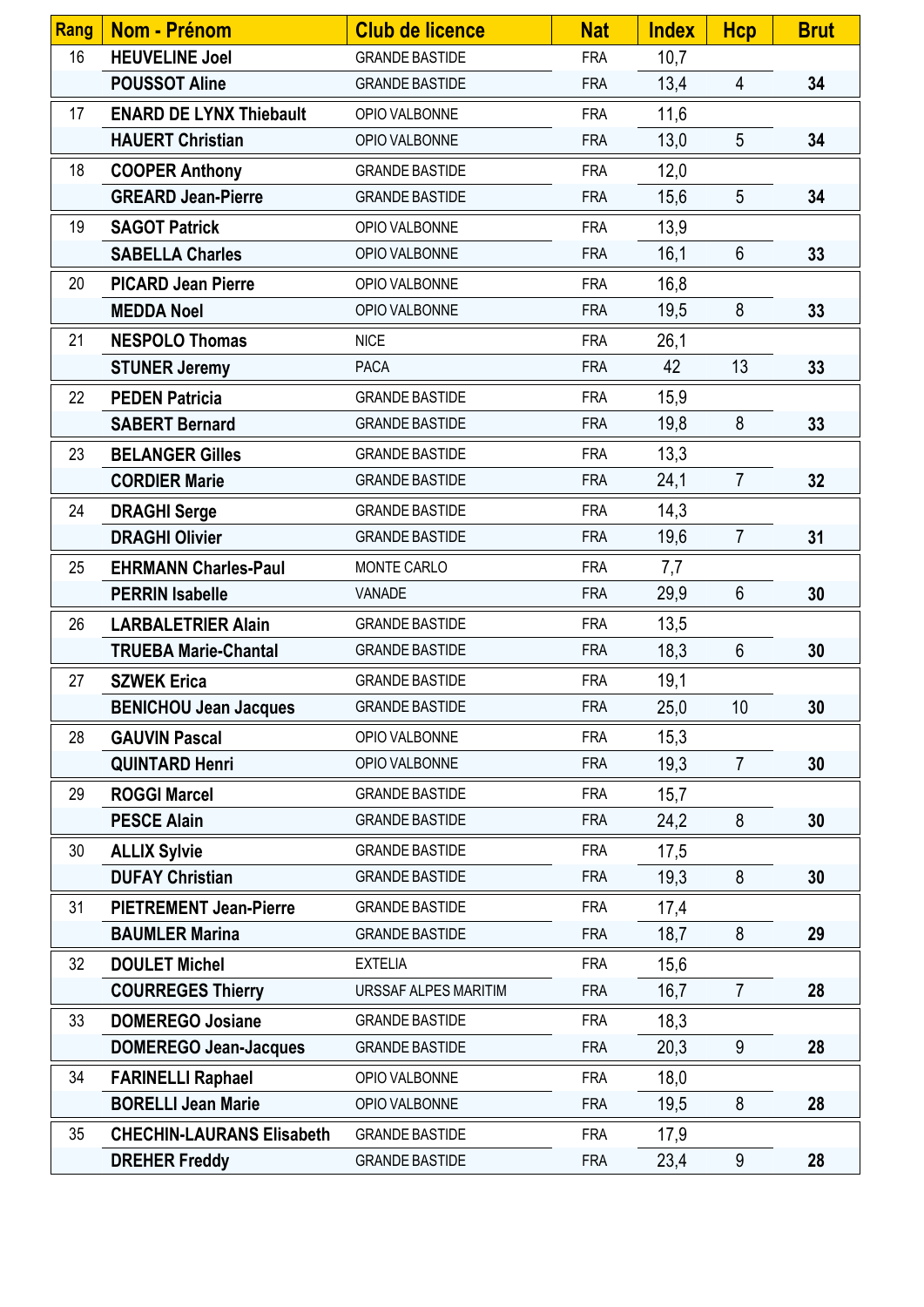| Rang | <b>Nom - Prénom</b>             | <b>Club de licence</b> | <b>Nat</b> | <b>Index</b> | <b>Hcp</b>     | <b>Brut</b> |
|------|---------------------------------|------------------------|------------|--------------|----------------|-------------|
| 36   | <b>ASTOUX Jean-Marc</b>         | <b>GRANDE BASTIDE</b>  | <b>FRA</b> | 14,0         |                |             |
|      | <b>ASTOUX Marie-Agnès</b>       | <b>GRANDE BASTIDE</b>  | <b>FRA</b> | 25,6         | $8\phantom{1}$ | 26          |
| 37   | <b>LACOSTE Murielle</b>         | OPIO VALBONNE          | <b>FRA</b> | 13,8         |                |             |
|      | <b>COUPRIE Vincent</b>          | OPIO VALBONNE          | <b>FRA</b> | 17,2         | $6\phantom{.}$ | 26          |
| 38   | <b>BOURGEOIS Gilles</b>         | <b>GRANDE BASTIDE</b>  | <b>FRA</b> | 17,9         |                |             |
|      | <b>BOURGEOIS Marie-France</b>   | <b>GRANDE BASTIDE</b>  | <b>FRA</b> | 28,8         | 10             | 26          |
| 39   | <b>SABAS Brigitte</b>           | <b>GRANDE BASTIDE</b>  | <b>FRA</b> | 19,9         |                |             |
|      | <b>VERGOZ Elaine</b>            | <b>GRANDE BASTIDE</b>  | <b>FRA</b> | 25,5         | 10             | 26          |
| 40   | <b>OSMANY Tariq</b>             | <b>GRANDE BASTIDE</b>  | <b>FRA</b> | 13,8         |                |             |
|      | <b>TRIFFAUX Patricia</b>        | ROYAL MOUGINS          | <b>FRA</b> | 30,0         | 8              | 26          |
| 41   | <b>LEONARD Guy</b>              | <b>GRANDE BASTIDE</b>  | <b>FRA</b> | 13,0         |                |             |
|      | <b>LEONARD Annie</b>            | <b>GRANDE BASTIDE</b>  | <b>FRA</b> | 26,7         | 8              | 25          |
| 42   | <b>ROUFF Isabelle</b>           | VANADE                 | <b>FRA</b> | 21,5         |                |             |
|      | <b>DEVALOIS Philippe</b>        | <b>GRANDE BASTIDE</b>  | <b>FRA</b> | 26,0         | 11             | 25          |
| 43   | <b>DUCLOS Gisèle</b>            | OPIO VALBONNE          | <b>FRA</b> | 23,7         |                |             |
|      | <b>VERAART Judith</b>           | OPIO VALBONNE          | <b>FRA</b> | 25,8         | 11             | 24          |
| 44   | <b>CARDINAUD Christian</b>      | <b>GRANDE BASTIDE</b>  | <b>FRA</b> | 13,6         |                |             |
|      | <b>CARDINAUD Eva</b>            | <b>GRANDE BASTIDE</b>  | <b>FRA</b> | 34,8         | 8              | 24          |
| 45   | <b>VANDELLI Kyung Im</b>        | <b>GRANDE BASTIDE</b>  | <b>FRA</b> | 20,8         |                |             |
|      | <b>VANDELLI Christian</b>       | <b>GRANDE BASTIDE</b>  | <b>FRA</b> | 24,2         | 10             | 24          |
| 46   | <b>POIRETTE Andre</b>           | <b>GRANDE BASTIDE</b>  | <b>FRA</b> | 21,2         |                |             |
|      | <b>POIRETTE Marcelle</b>        | <b>GRANDE BASTIDE</b>  | <b>FRA</b> | 24,8         | 10             | 24          |
| 47   | <b>GIUGE Philippe</b>           | <b>GRANDE BASTIDE</b>  | <b>FRA</b> | 19,3         |                |             |
|      | <b>MOUCHONNET Gérard</b>        | <b>ANJOU</b>           | <b>FRA</b> | 21,5         | 9              | 24          |
| 48   | <b>FLORY Jean Marie</b>         | <b>PGA</b>             | <b>FRA</b> | <b>PRO</b>   |                |             |
|      | <b>LAVITOLA Cedric</b>          | OPIO VALBONNE          | <b>FRA</b> | 54           | 4              | 24          |
| 49   | <b>MOUSSINE-POUCHKINE André</b> | <b>GRANDE BASTIDE</b>  | <b>FRA</b> | 22,2         |                |             |
|      | <b>ANDRIEUX Andre</b>           | <b>GRANDE BASTIDE</b>  | <b>FRA</b> | 27,3         | 11             | 23          |
| 50   | <b>MOUCHONNET Francine</b>      | <b>UOLIA</b>           | <b>FRA</b> | 23,1         |                |             |
|      | <b>GOURVEST Isabelle</b>        | <b>GRANDE BASTIDE</b>  | <b>FRA</b> | 28,0         | 12             | 21          |
| 51   | <b>WALOCK Robert</b>            | OPIO VALBONNE          | <b>FRA</b> | 18,6         |                |             |
|      | <b>ROULIN Richard</b>           | OPIO VALBONNE          | <b>FRA</b> | 20,0         | 9              | 21          |
| 52   | <b>LE GOASCOZ Vincent</b>       | <b>GRANDE BASTIDE</b>  | <b>FRA</b> | 27,0         |                |             |
|      | LE GOASCOZ Jacqueline           | <b>GRANDE BASTIDE</b>  | <b>FRA</b> | 31,7         | 13             | 20          |
| 53   | <b>GAVARRY Max</b>              | <b>GRANDE BASTIDE</b>  | <b>FRA</b> | 21,7         |                |             |
|      | <b>PUCCETTI Maurice</b>         | <b>GRANDE BASTIDE</b>  | <b>FRA</b> | 25,6         | 11             | 20          |
| 54   | <b>ROUZAUD Jacques</b>          | <b>GRANDE BASTIDE</b>  | <b>FRA</b> | 24,0         |                |             |
|      | <b>BAVAI Colette</b>            | <b>GRANDE BASTIDE</b>  | <b>FRA</b> | 27,8         | 12             | 19          |
| 55   | <b>HEAD Simon</b>               | OPIO VALBONNE          | <b>FRA</b> | 24,9         |                |             |
|      | <b>LE TROCQUER Mathilde</b>     | OPIO VALBONNE          | <b>FRA</b> | 34,4         | 12             | 19          |